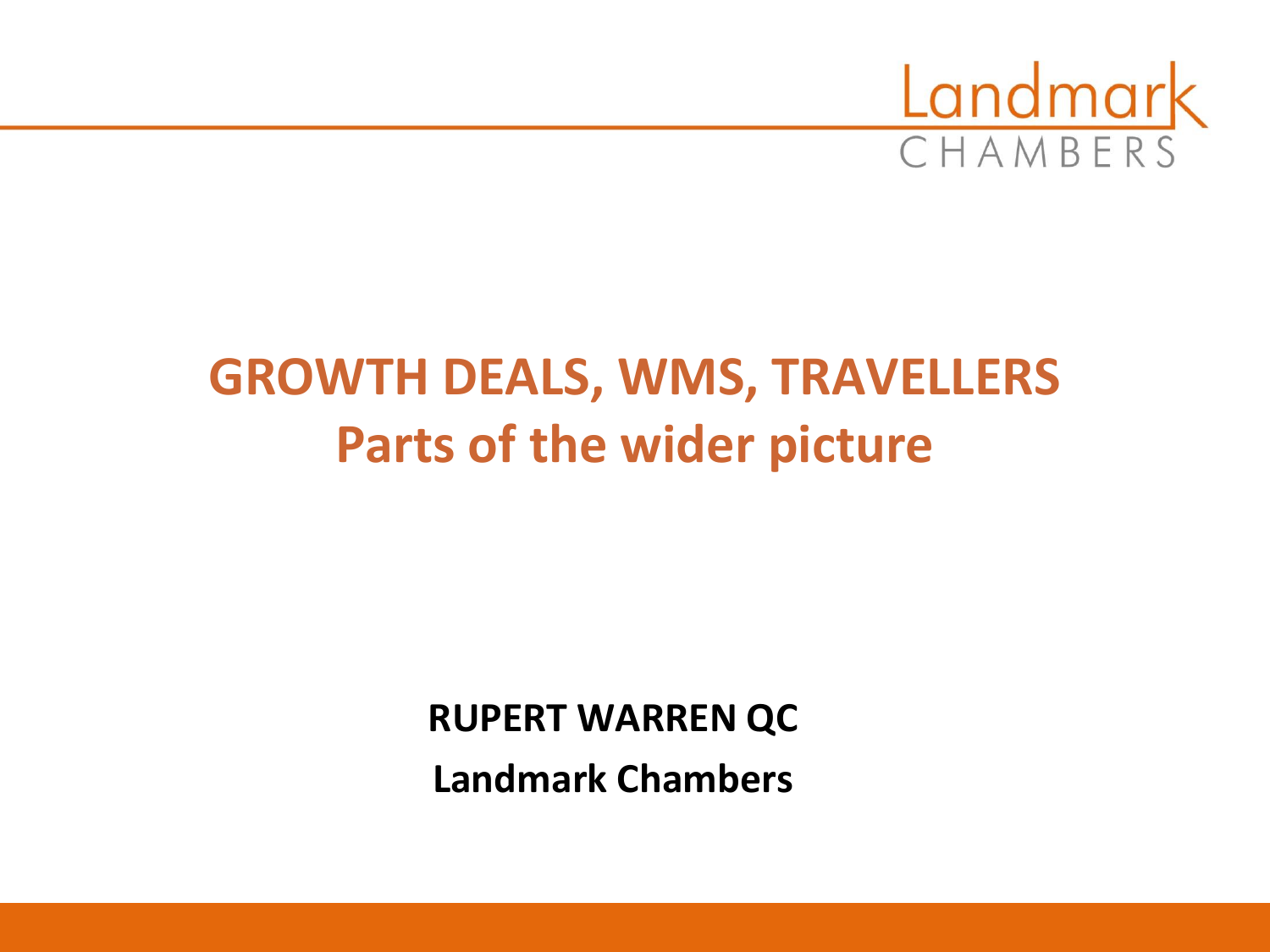## **The Growth Deal hook**

• NPPF2 para 217:

The Government will continue to explore with individual areas the potential for planning freedoms and flexibilities, for example where this would facilitate an increase in the amount of housing that can be delivered.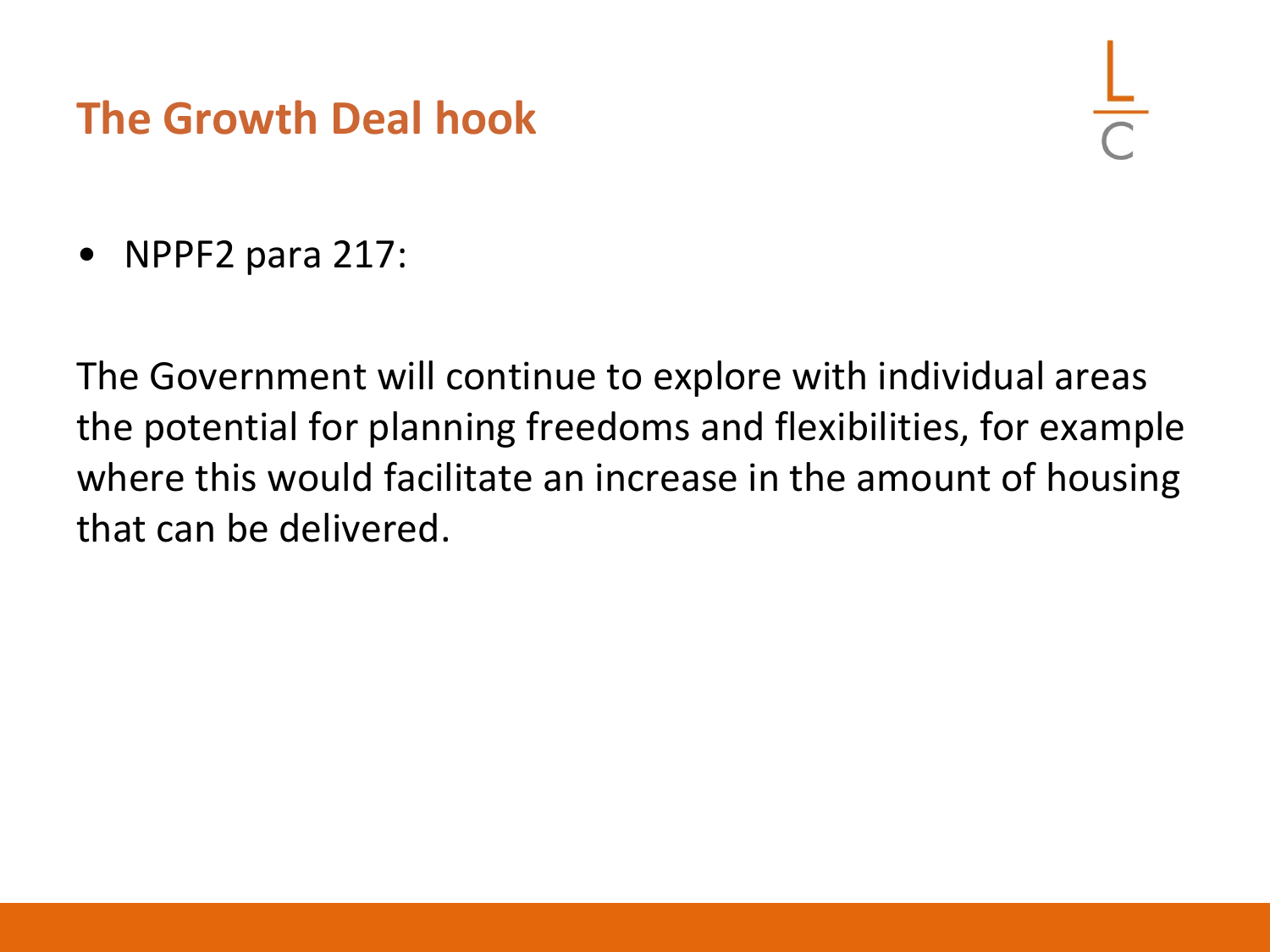# **What are "freedoms and flexibilities"?**

- Variations on national planning policy
- Controlled by MHCLG
- Effected through Written Ministerial Statement
- No defined scope and therefore might relate to LHN, 5 year housing land supply, HDT, or anything else in NPPF2
- The Oxfordshire example would appear to be the first under NPPF2 and may give a clue as to likely scope, process and challenges for all those involved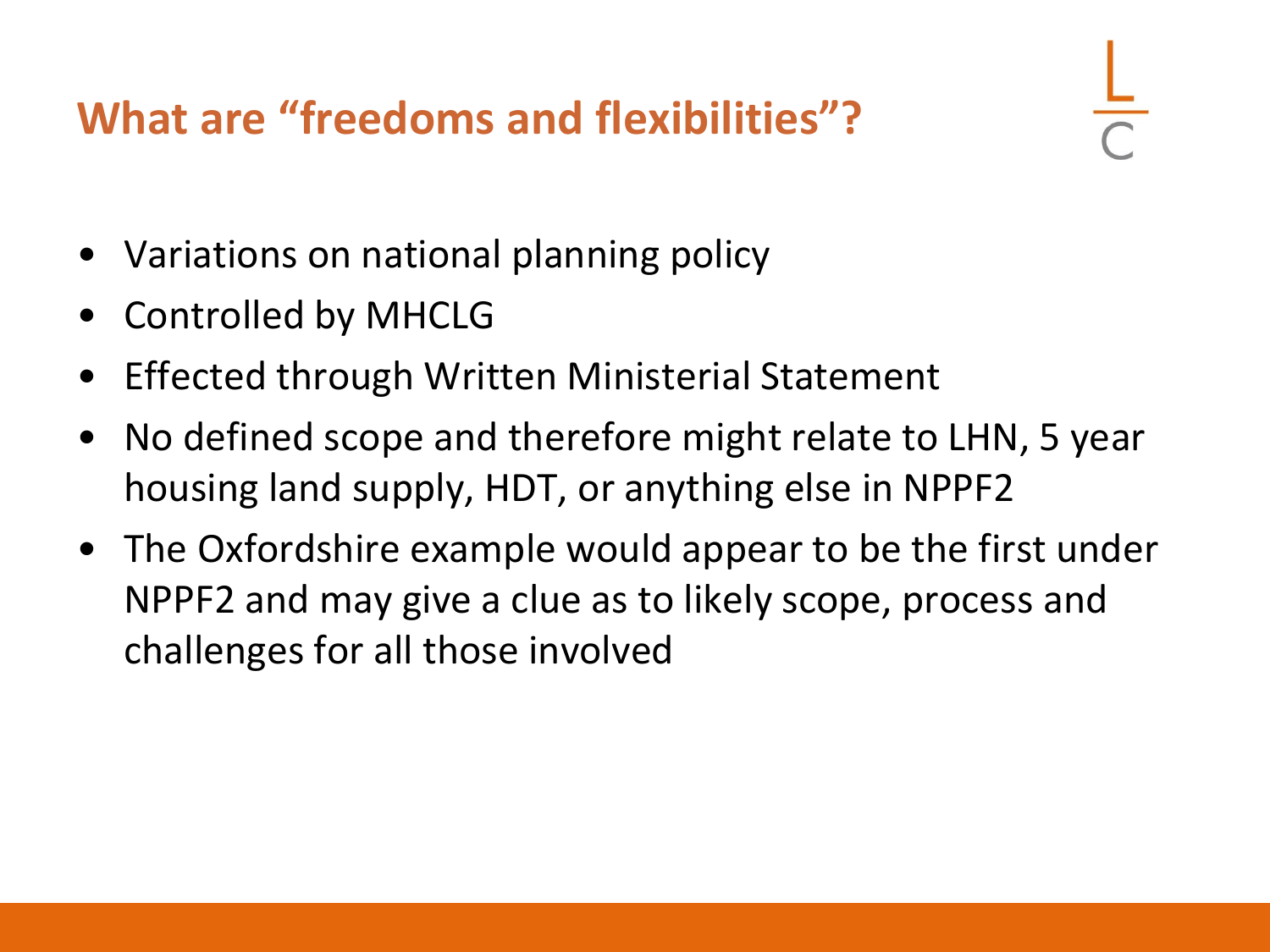# **Oxfordshire – the relevant wording in the "Deal"**

#### **Interface with the planning system**

- This deal, and any distribution of funds via it, does not constitute HMG weight or approval for any scheme which is subject to the planning system.
- In addition, it does not alter any of the statutory functions, duties and rights of HMG or Local Planning Authorities, and in particular the functions of the Secretary of State in relation to plan-making or decision-taking. Nor does it imply any favourable treatment for any specific scheme or plan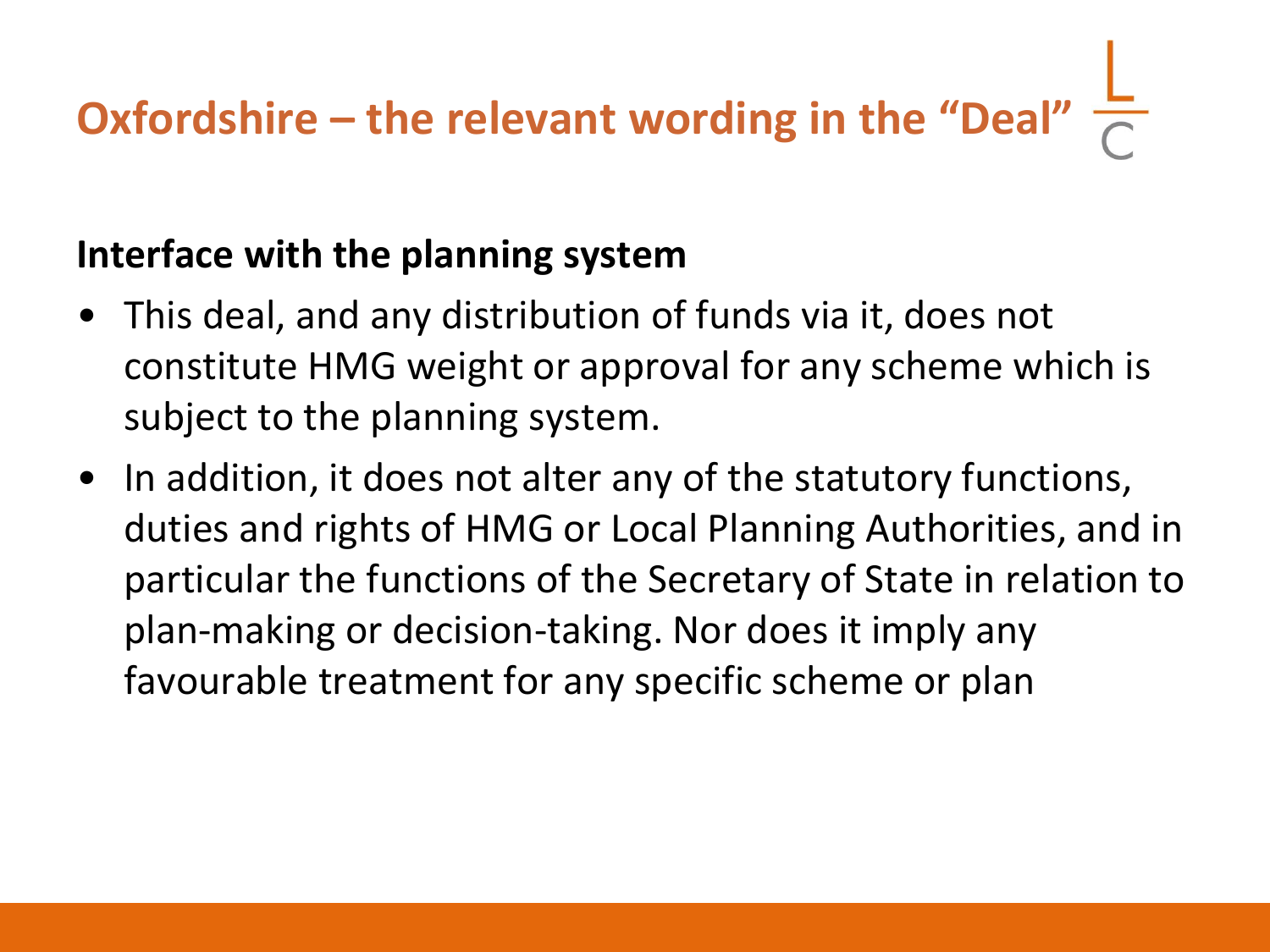# **Government's approach**

- **b) Explore options for certain time-limited planning flexibilities, subject to consultation where appropriate**
- 45. Oxfordshire's proposals seek to align funding, transport, infrastructure and strategic planning locally. To improve this alignment and enable additional housing and growth including the agreement of a joint statutory spatial plan:
- Government recognises that planning for this level of ambition takes time to result in increased delivery on the ground, and that these ambitions should be supported during the preparation of the JSSP. Therefore, we will explore options to help ensure that the existing housing land supply position is not undermined, and explore the impact of unplanned development whilst maintaining delivery as measured by the proposed housing delivery test.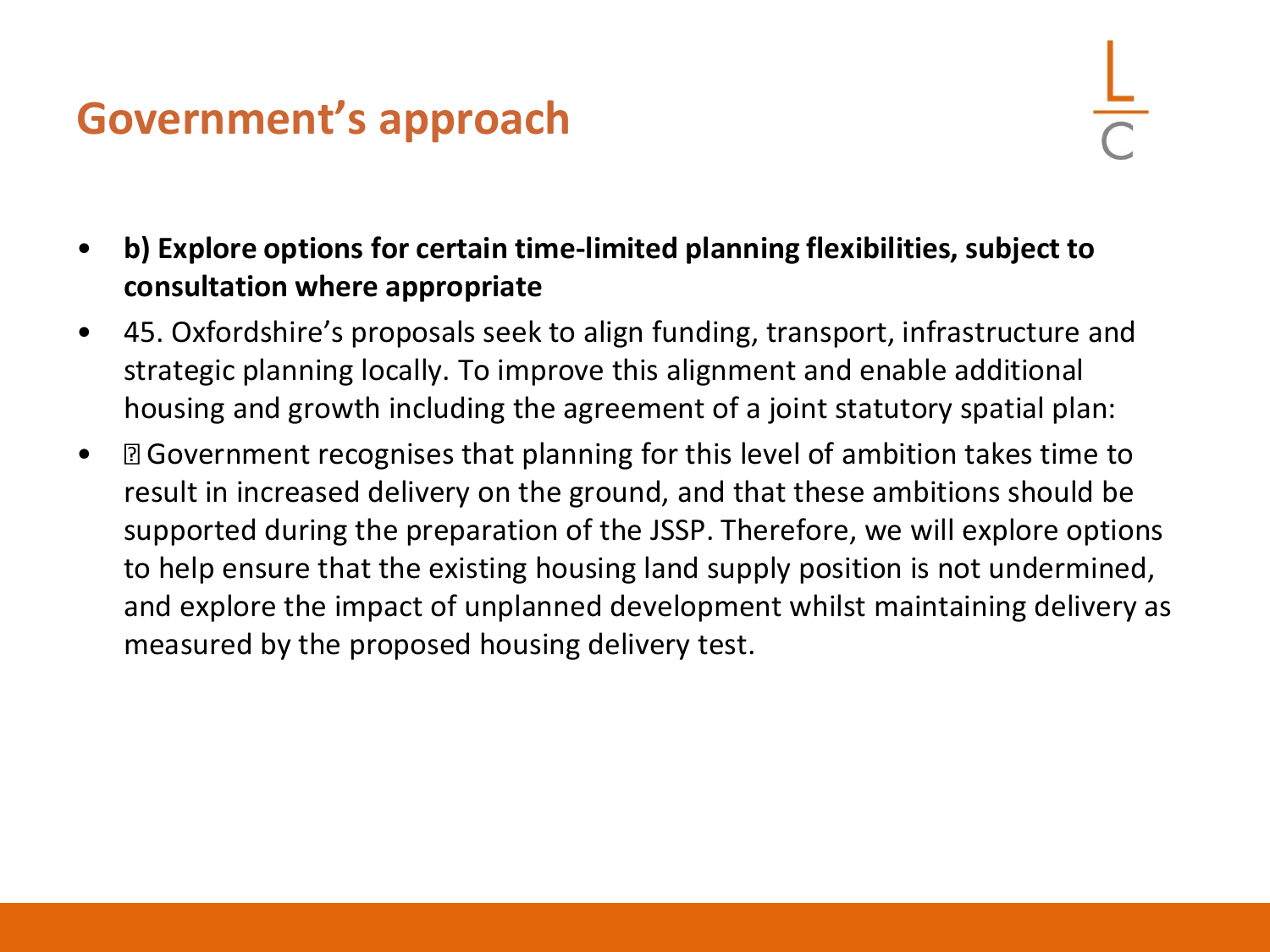#### **Continued**

- To offer greater certainty for the adopted JSSP, we will also explore options to adjust the consequences of the housing delivery test that are proposed to apply after 2020, in the first three years following adoption of the JSSP.
- Government will explore whether, as part of the move towards a joint statutory spatial plan, extended timescales are required for certain Oxfordshire local authorities to adopt their forthcoming Local Plans using their SHMA (Strategic Housing Market Assessment), as opposed to the transitional arrangements proposed by the Local Housing Need consultation.
- •
- 46. Any potential flexibility would be granted specifically to support delivery of the ambitious Oxfordshire housing deal to plan for and support the delivery of 100,000 new homes by 2031, and to submit and adopt a joint statutory spatial plan. The detail and timescales of any freedoms or flexibilities granted by HMG as part of this deal will be shaped up during the delivery plan process, and may be subject to consultation where appropriate.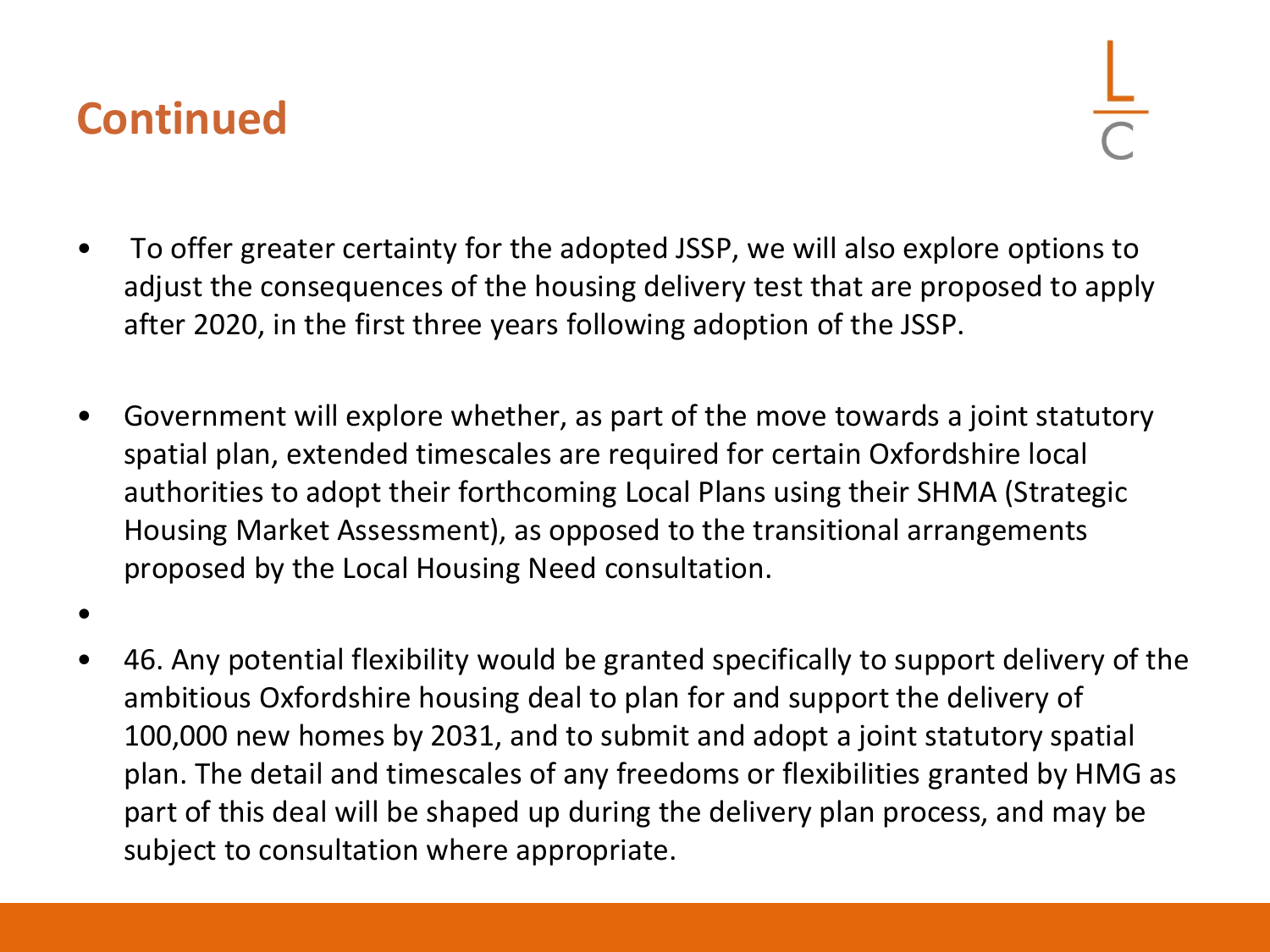

- The Oxfordshire Deal "freedoms" are expected to be enshrined in a Written Ministerial Statement in due course
- The Oxfordshire Growth Board has consulted on them
- Commentary and representations include
- I. Suspending 5 year HLS test inimical to NPPF2 itself
- II. Open ended period of "flexibility"
- III. Ill-fitted to the patchwork of emerging Local Plans
- IV. Plan-led justification weak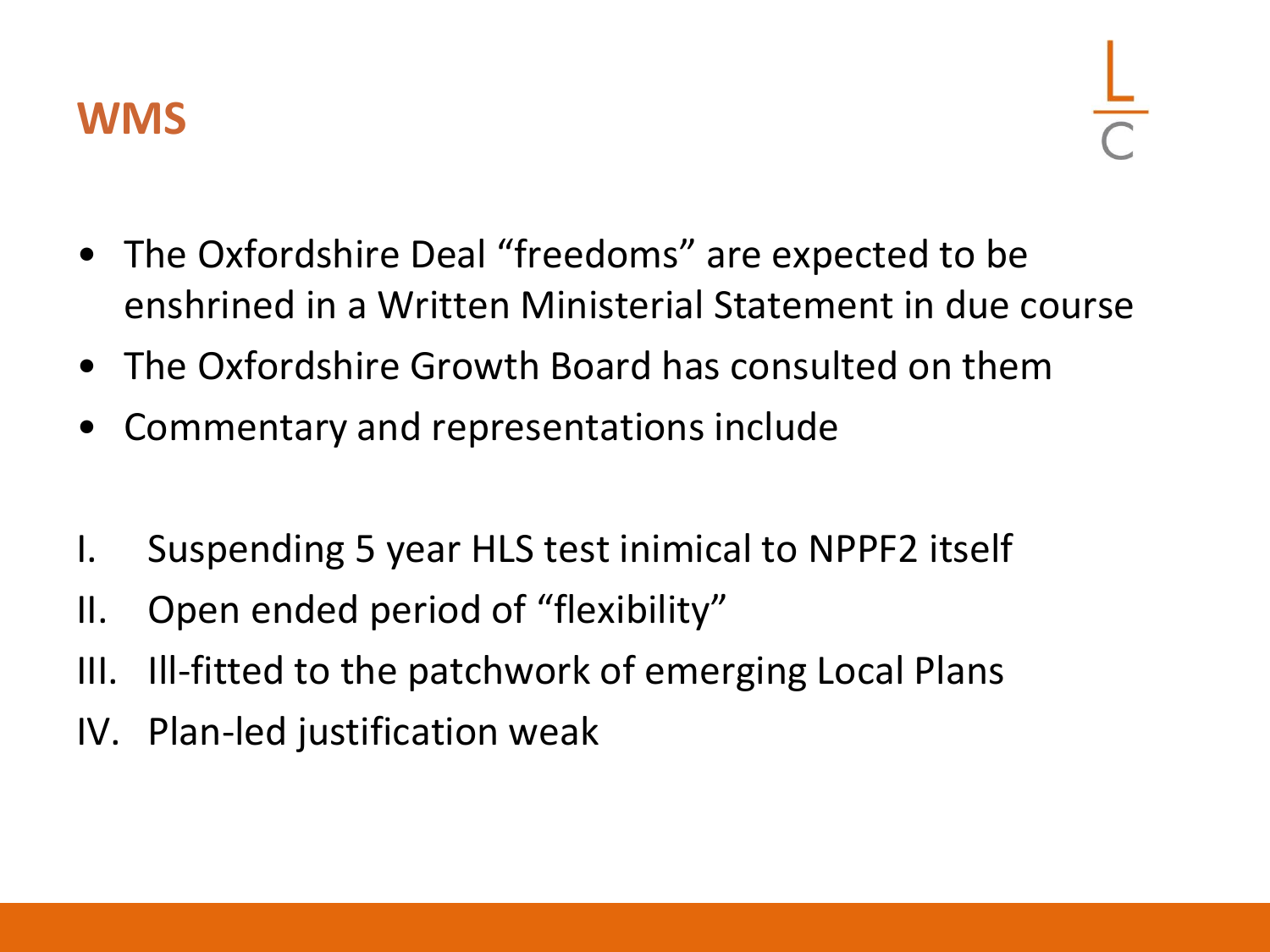## **Travellers**

- No change to the PPTS at the moment
- But NB the way that NPPF2 expressly refers to the needs of travellers as requiring assessment as part of the overall need – paragaph 61:

Within this context, the size, type and tenure of housing needed for different groups in the community should be assessed and reflected in planning policies (including, but not limited to, those who require affordable housing, families with children, older people, students, people with disabilities, service families, travellers25, people who rent their homes and people wishing to commission or build their own homes26).